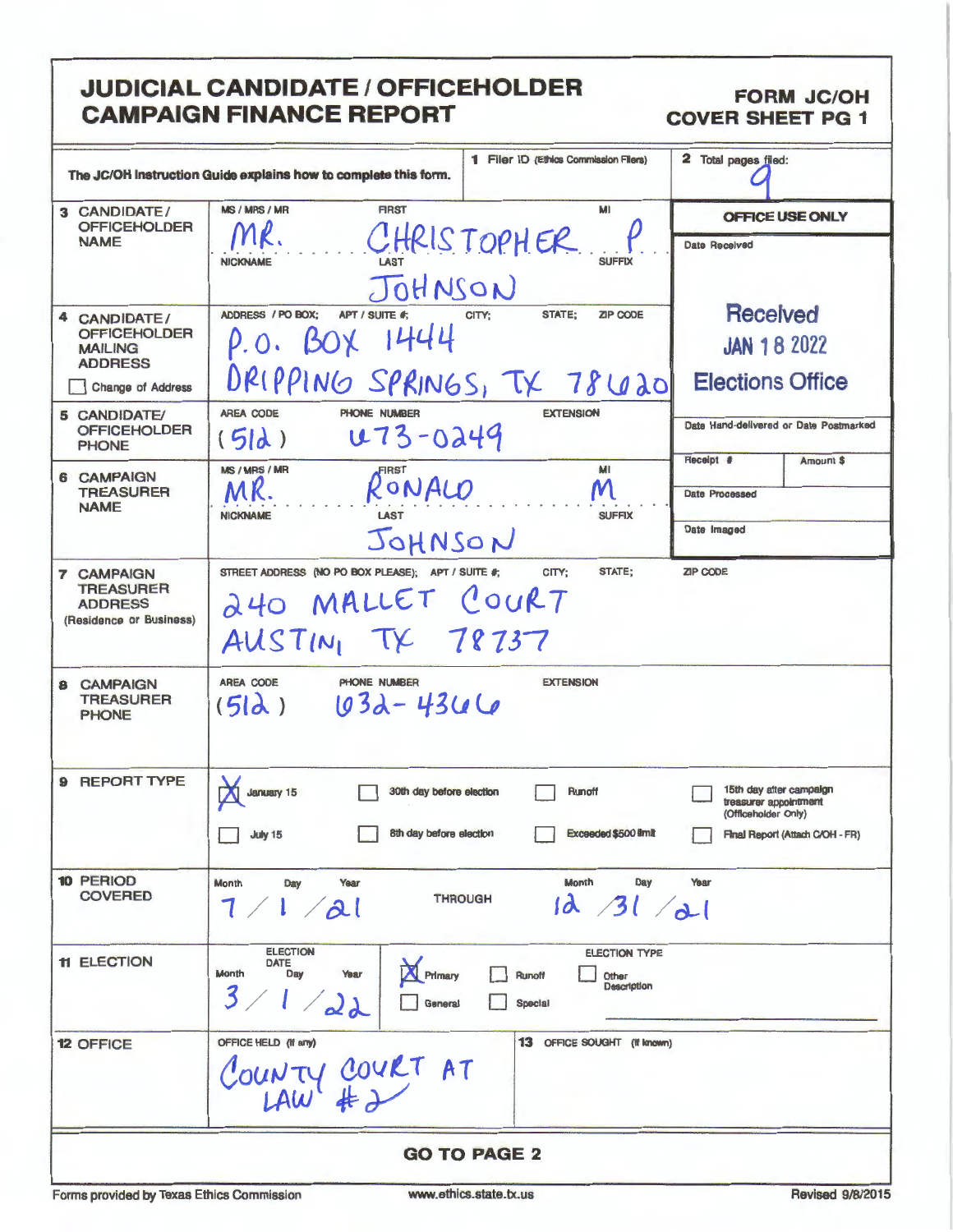|                                                                                 |                                                                                                                 | <b>CANDIDATE / OFFICEHOLDER</b><br><b>CAMPAIGN FINANCE REPORT</b>                                                                                                                                                                                                                                                                                                       | <b>FORM JC/OH</b><br><b>COVER SHEET PG 2</b>                                                                                                                 |
|---------------------------------------------------------------------------------|-----------------------------------------------------------------------------------------------------------------|-------------------------------------------------------------------------------------------------------------------------------------------------------------------------------------------------------------------------------------------------------------------------------------------------------------------------------------------------------------------------|--------------------------------------------------------------------------------------------------------------------------------------------------------------|
| <b>14 JC/OH NAME</b>                                                            | CHRISTOPHER                                                                                                     | P.<br>JOHNSON                                                                                                                                                                                                                                                                                                                                                           | 15 Filer ID (Ethics Commission Filers)                                                                                                                       |
| <b>16 NOTICE FROM</b><br><b>POLITICAL</b><br><b>COMMITTEE(S)</b>                | OF SUCH EXPENDITURES.                                                                                           | THIS BOX IS FOR NOTICE OF POLITICAL CONTRIBUTIONS ACCEPTED OR POLITICAL EXPENDITURES MADE BY POLITICAL COMMITTEES TO<br>SUPPORT THE CANDIDATE / OFFICEHOLDER. THESE EXPENDITURES MAY HAVE BEEN MADE WITHOUT THE CANDIDATE'S OR OFFICEHOLDER'S<br>KNOWLEDGE OR CONSENT. CANDIDATES AND OFFICEHOLDERS ARE REQUIRED TO REPORT THIS INFORMATION ONLY IF THEY RECEIVE NOTICE |                                                                                                                                                              |
|                                                                                 | <b>COMMITTEE TYPE</b>                                                                                           | <b>COMMITTEE NAME</b>                                                                                                                                                                                                                                                                                                                                                   |                                                                                                                                                              |
|                                                                                 | GENERAL<br>SPECIFIC                                                                                             | <b>COMMITTEE ADDRESS</b>                                                                                                                                                                                                                                                                                                                                                |                                                                                                                                                              |
|                                                                                 |                                                                                                                 | <b>COMMITTEE CAMPAIGN TREASURER NAME</b>                                                                                                                                                                                                                                                                                                                                |                                                                                                                                                              |
| <b>Additional Pages</b>                                                         |                                                                                                                 | <b>COMMITTEE CAMPAIGN TREASURER ADDRESS</b>                                                                                                                                                                                                                                                                                                                             |                                                                                                                                                              |
| <b>17 CONTRIBUTION</b><br><b>TOTALS</b>                                         | 1.                                                                                                              | TOTAL POLITICAL CONTRIBUTIONS OF \$50 OR LESS (OTHER THAN<br>PLEDGES, LOANS, OR GUARANTEES OF LOANS), UNLESS ITEMIZED                                                                                                                                                                                                                                                   | 101.00<br>\$                                                                                                                                                 |
|                                                                                 | <b>TOTAL POLITICAL CONTRIBUTIONS</b><br>2.<br>\$4,351,00<br>(OTHER THAN PLEDGES, LOANS, OR GUARANTEES OF LOANS) |                                                                                                                                                                                                                                                                                                                                                                         |                                                                                                                                                              |
| <b>EXPENDITURE</b><br><b>TOTALS</b>                                             | 3.<br>TOTAL POLITICAL EXPENDITURES OF \$100 OR LESS,<br>117.20<br>\$<br><b>UNLESS ITEMIZED</b>                  |                                                                                                                                                                                                                                                                                                                                                                         |                                                                                                                                                              |
|                                                                                 | 4.                                                                                                              | <b>TOTAL POLITICAL EXPENDITURES</b>                                                                                                                                                                                                                                                                                                                                     | \$<br>1.717.20                                                                                                                                               |
| <b>CONTRIBUTION</b><br><b>BALANCE</b>                                           | 5.                                                                                                              | TOTAL POLITICAL CONTRIBUTIONS MAINTAINED AS OF THE LAST DAY<br>OF REPORTING PERIOD                                                                                                                                                                                                                                                                                      | \$13,999.17                                                                                                                                                  |
| <b>OUTSTANDING</b><br><b>LOAN TOTALS</b>                                        | 6.                                                                                                              | TOTAL PRINCIPAL AMOUNT OF ALL OUTSTANDING LOANS AS OF THE<br>LAST DAY OF THE REPORTING PERIOD                                                                                                                                                                                                                                                                           | \$                                                                                                                                                           |
| <b>18 AFFIDAVIT</b>                                                             |                                                                                                                 | under Title 15, Election Code.                                                                                                                                                                                                                                                                                                                                          | I swear, or affirm, under penalty of perjury, that the accompanying report is<br>true and correct and includes all information required to be reported by me |
| AFFIX NOTARY STAMP / SEALABOW<br>Sworn to and subscribed before me, by the said |                                                                                                                 | DAVID C. PEREZ<br><b>BLIC - STATE OF TEXAS</b><br>872641<br>フマ                                                                                                                                                                                                                                                                                                          | Signature of Candidate or Officeholder<br>this the                                                                                                           |
| <b>ANSA</b><br>dav                                                              |                                                                                                                 | to certify which, witness my hand and seal of office.                                                                                                                                                                                                                                                                                                                   |                                                                                                                                                              |
| Signature of officer administering oath                                         |                                                                                                                 | Printed name of officer administering oath                                                                                                                                                                                                                                                                                                                              | Title of officer administering oath                                                                                                                          |
| Forms provided by Texas Ethics Commission                                       |                                                                                                                 | www.ethics.state.tx.us                                                                                                                                                                                                                                                                                                                                                  | Revised 9/8/2015                                                                                                                                             |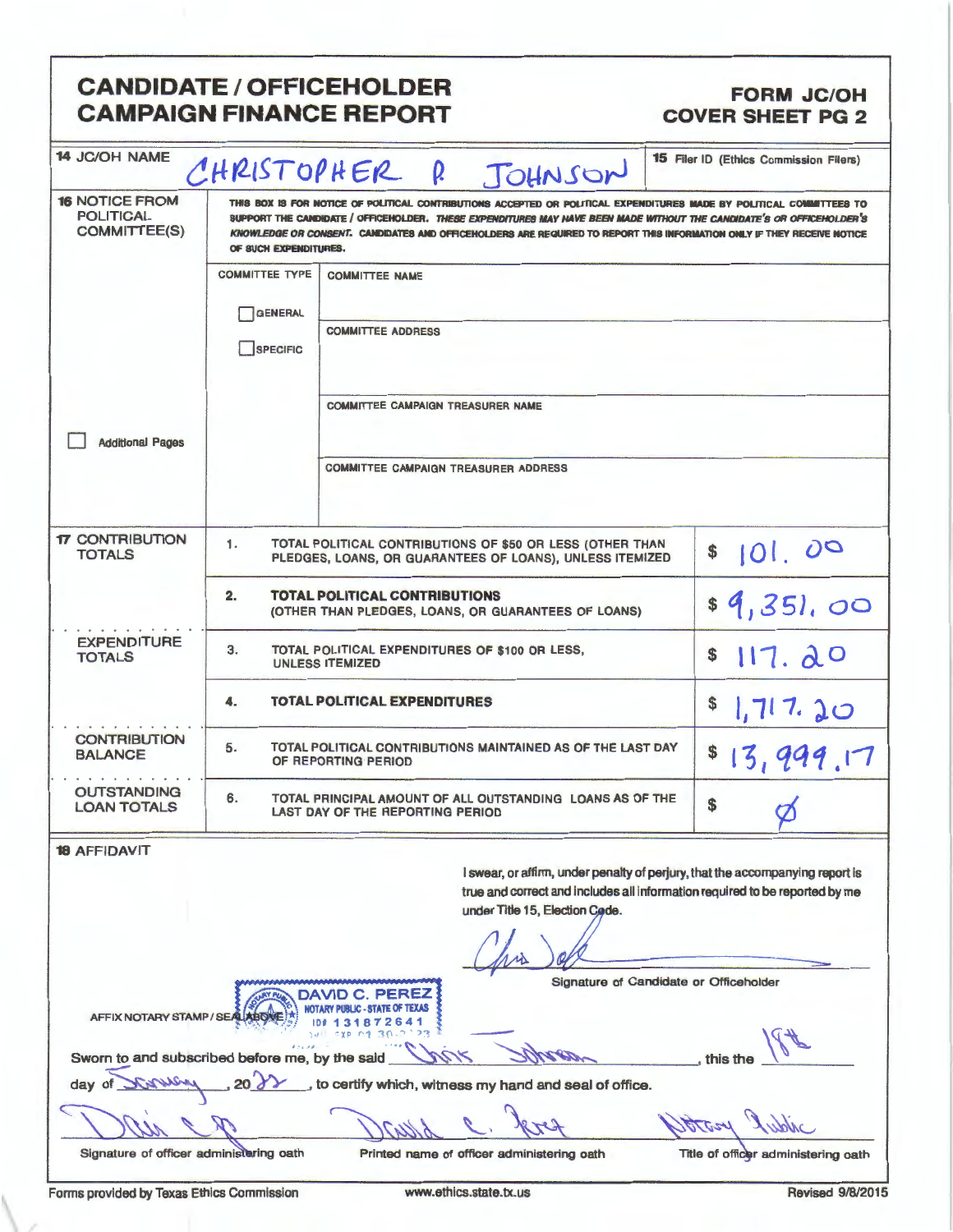|     | <b>SUBTOTALS - JC/OH</b>                                                                          | <b>FORM JC/OH</b><br><b>COVER SHEET PG 3</b> |
|-----|---------------------------------------------------------------------------------------------------|----------------------------------------------|
| 19  | <b>FILER NAME</b><br>20<br><b>Filer ID (Ethics Commission Filers)</b><br>P. JOHNSON<br>HRISTOPHER |                                              |
| 21  | <b>SCHEDULE SUBTOTALS</b><br><b>NAME OF SCHEDULE</b>                                              | <b>SUBTOTAL</b><br><b>AMOUNT</b>             |
| 1.  | U<br>SCHEDULE A(J)1: MONETARY POLITICAL CONTRIBUTIONS (JUDICIAL)                                  | 250.00<br>\$                                 |
| 2.  | SCHEDULE A2: NON-MONETARY (IN-KIND) POLITICAL CONTRIBUTIONS                                       | \$                                           |
| 3.  | SCHEDULE B(J): PLEDGED CONTRIBUTIONS (JUDICIAL)                                                   | \$                                           |
| 4.  | <b>SCHEDULE E(J): LOANS (JUDICIAL)</b>                                                            | \$                                           |
| 5.  | ی<br>SCHEDULE F1: POLITICAL EXPENDITURES MADE FROM POLITICAL CONTRIBUTIONS                        | 1,500.00<br>\$                               |
| 6.  | <b>SCHEDULE F2: UNPAID INCURRED OBLIGATIONS</b>                                                   | \$                                           |
| 7.  | SCHEDULE F3: PURCHASE OF INVESTMENTS MADE FROM POLITICAL CONTRIBUTIONS                            | \$                                           |
| 8.  | SCHEDULE F4: EXPENDITURES MADE BY CREDIT CARD                                                     | \$                                           |
| 9.  | SCHEDULE G: POLITICAL EXPENDITURES MADE FROM PERSONAL FUNDS                                       | 100.00<br>\$                                 |
| 10. | SCHEDULE H: PAYMENT MADE FROM POLITICAL CONTRIBUTIONS TO A BUSINESS OF C/OH                       | $\boldsymbol{\varphi}$<br>\$                 |
| 11. | SCHEDULE I: NON-POLITICAL EXPENDITURES MADE FROM POLITICAL CONTRIBUTIONS                          | \$<br>$\boldsymbol{\mathcal{U}}$             |
| 12. | SCHEDULE K: INTEREST, CREDITS, GAINS, REFUNDS, AND CONTRIBUTIONS RETURNED<br><b>TO FILER</b>      | Ø<br>\$                                      |
|     |                                                                                                   |                                              |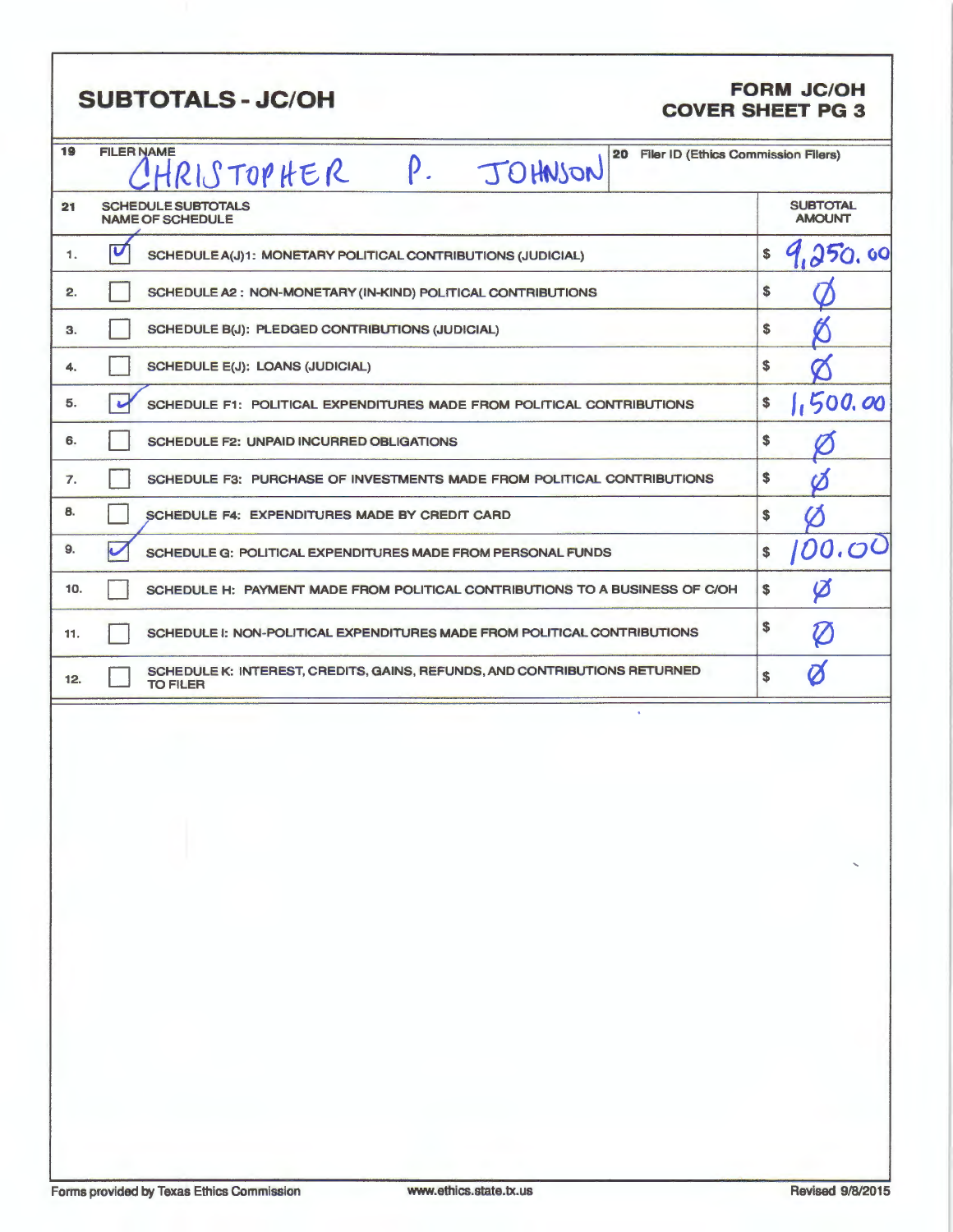| The Instruction Guide explains how to complete this form.                                                                                                                         | 1 Total pages Schedule A(J)1:                                                                                                                                  |
|-----------------------------------------------------------------------------------------------------------------------------------------------------------------------------------|----------------------------------------------------------------------------------------------------------------------------------------------------------------|
| 2 FILER NAME<br>CHRISTOPHER P. JOHNSON                                                                                                                                            | 3 Filer ID (Ethics Commission Filers)                                                                                                                          |
| 4 Date<br>5<br>Full name of contributor<br>out-of-state PAC ID#:<br>JOHNME PHIFER<br>8 2 3 <br>6 Contributor address; City; State; Zip Code<br>1811 RICHWUOD DR. AUSTIN, TO 78757 | 7 Amount of contribution (\$)<br>\$500.00                                                                                                                      |
| 8 Contributor's principal occupation<br>RETIRED                                                                                                                                   | Contributor's job title<br>9                                                                                                                                   |
| 10 Contributor's employer/law firm                                                                                                                                                | 11 Law firm of contributor's spouse (if any)                                                                                                                   |
| 12 If contributor is a child, law firm of parent(s) (if any)                                                                                                                      |                                                                                                                                                                |
| Date<br>Full name of contributor<br>out-of-state PAC ID#:<br>$10 5 2 $ WILL HALE<br>Contributor address; City; State; Zip Code<br>809 NUECES ST. AUSTIN, TO 78701                 | Amount of contribution (\$)<br>\$1,000.00                                                                                                                      |
| Contributor's principal occupation                                                                                                                                                | Contributor's job title                                                                                                                                        |
| A TTORNEY                                                                                                                                                                         | ATTORNEY                                                                                                                                                       |
| Contributor's employer/law firm<br>WILLIAM HALE, PLLC<br>If contributor is a child, law firm of parent(s) (if any)                                                                | Law firm of contributor's spouse (If any)                                                                                                                      |
| <b>Date</b><br>Full name of contributor<br>out-of-state PAC ID#:<br>BRIAN ROARK<br>  4 31 <br>Contributor address;<br>1307 WEST AVE AUSTIN,                                       | Amount of contribution (\$)<br>\$1,000.00<br>City; State: Zip Code<br>78701                                                                                    |
| Contributor's principal occupation                                                                                                                                                | Contributor's job title                                                                                                                                        |
| TTORNEY<br>A                                                                                                                                                                      | ATTORNE                                                                                                                                                        |
| Contributor's employer/law firm<br>TSFORD + ROARK                                                                                                                                 | Law firm of contributor's spouse (If any)                                                                                                                      |
| If contributor is a child, law firm of parent(s) (if any)                                                                                                                         |                                                                                                                                                                |
|                                                                                                                                                                                   | ATTACH ADDITIONAL COPIES OF THIS SCHEDULE AS NEEDED<br>If contributor is out-of-state PAC, please see instruction guide for additional reporting requirements. |
| Forms provided by Texas Ethics Commission                                                                                                                                         | <b>Revised 9/8/2015</b><br>www.ethics.state.tx.us                                                                                                              |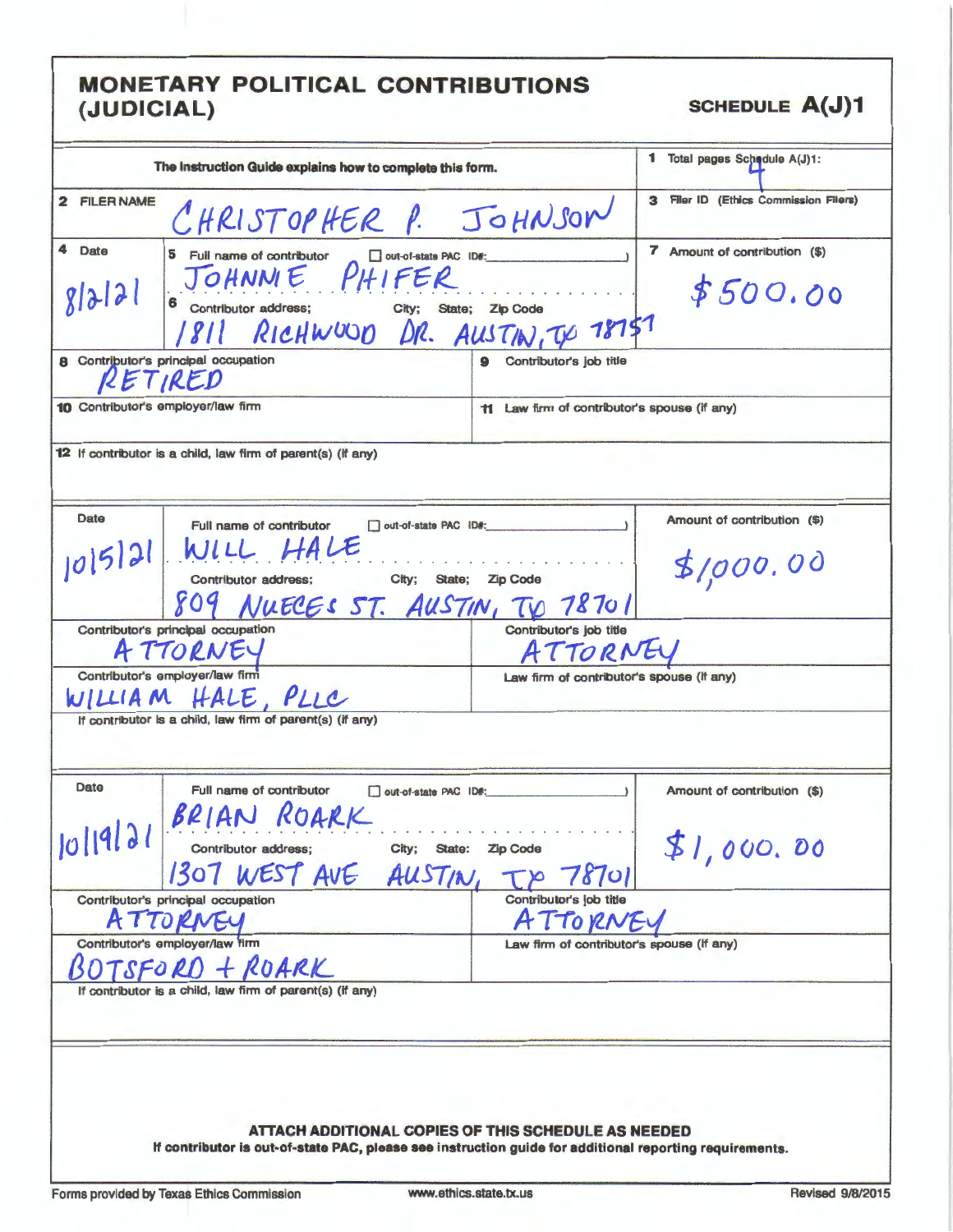| The Instruction Guide explains how to complete this form.                                                                                                                   |                                                     | 1 Total pages Schedule A(J)1:            |
|-----------------------------------------------------------------------------------------------------------------------------------------------------------------------------|-----------------------------------------------------|------------------------------------------|
| 2 FILER NAME<br>CHRISTOPHER P. JOHNSON                                                                                                                                      |                                                     | 3 Filer ID (Ethics Commission Filers)    |
| 4 Date<br>5 Full name of contributor<br>out-of-state PAC ID#:<br>MARK ZUMGA<br>6 Contributor address; City; State; Zip Code<br>14120<br>11805 QUINTANA COVE AUSTIN, TV 1809 |                                                     | 7 Amount of contribution (\$)<br>5250,00 |
| 8 Contributor's principal occupation                                                                                                                                        |                                                     |                                          |
| ATWRNEY<br>10 Contributor's employer/law firm<br>RAVIS COUNTY OFFICE OF REPRESENTATION                                                                                      |                                                     |                                          |
| 12 If contributor is a child, law firm of parent(s) (if any)                                                                                                                |                                                     |                                          |
| Date<br>Full name of contributor<br>out-of-state PAC ID#:<br>10/22/21 BILLY MCNABB<br>144 E. SAN ANDINO ST. SAN MARCOS, TRUCK                                               |                                                     | Amount of contribution (\$)<br>3250.00   |
| Contributor's principal occupation<br>IORNEU                                                                                                                                | Contributor's job title<br>TORNITY                  |                                          |
| Contributor's employer/law firm<br>SELF                                                                                                                                     | Law firm of contributor's spouse (if any)           |                                          |
| If contributor is a child, law firm of parent(s) (if any)                                                                                                                   |                                                     |                                          |
| Date<br>Full name of contributor<br>out-of-state PAC ID#:<br>HARDAWAY<br>DAVID<br>10 25 31<br>Contributor address;<br>City;<br>State:<br>E. SAN ANTONO ST. #201             | Zip Code                                            | Amount of contribution (\$)<br>51,000.00 |
| Contributor's principal occupation                                                                                                                                          | Contributor's job title                             |                                          |
| Contributor's employer law firm<br>SELF                                                                                                                                     | TODNI<br>Law firm of contributor's spouse (If any)  |                                          |
| If contributor is a child, law firm of parent(s) (if any)                                                                                                                   |                                                     |                                          |
| If contributor is out-of-state PAC, please see instruction guide for additional reporting requirements.                                                                     | ATTACH ADDITIONAL COPIES OF THIS SCHEDULE AS NEEDED |                                          |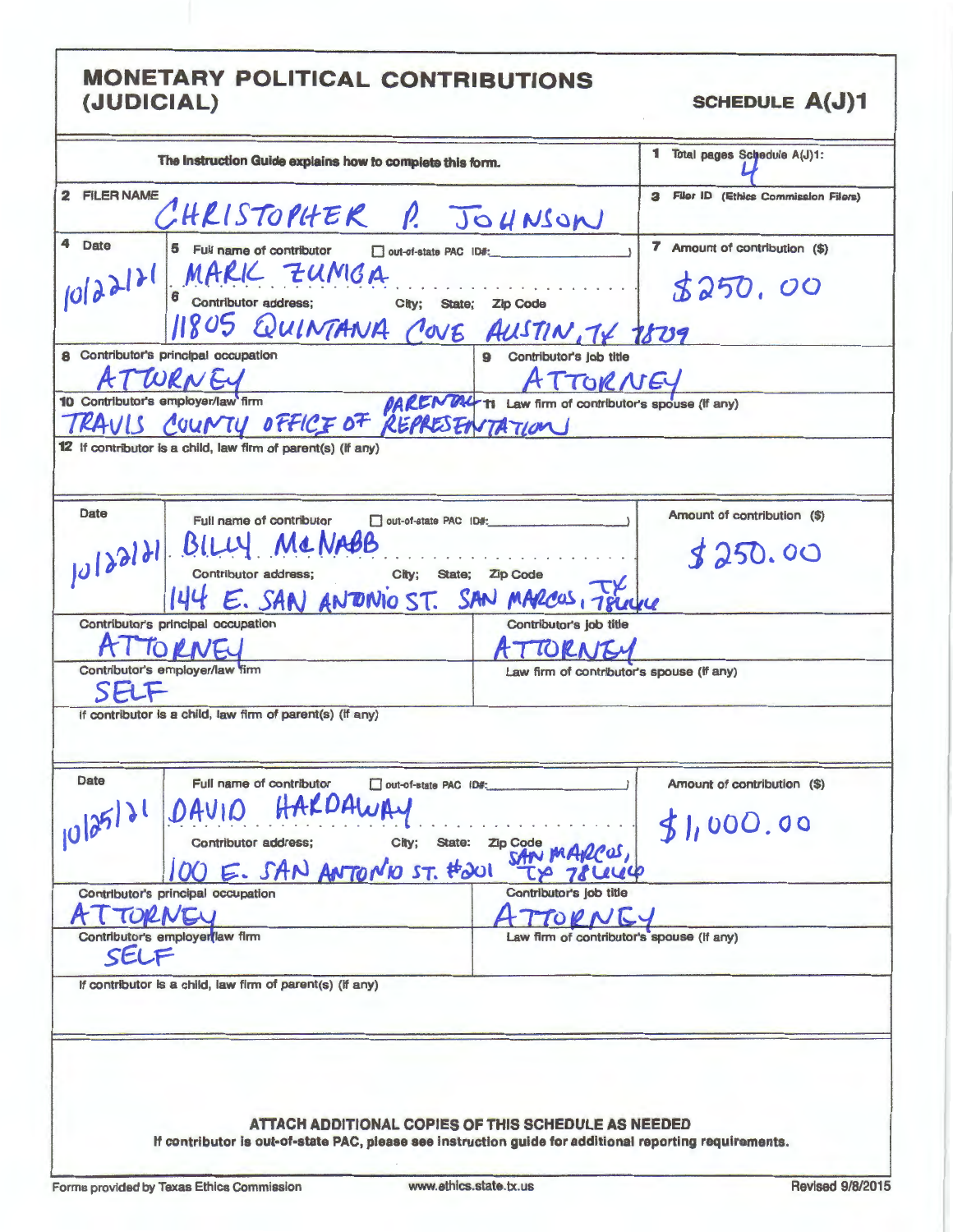| The Instruction Guide explains how to complete this form.                                                                                                                                             |                                              | 1 Total pages Schedule A(J)1:            |
|-------------------------------------------------------------------------------------------------------------------------------------------------------------------------------------------------------|----------------------------------------------|------------------------------------------|
| 2 FILER NAME<br>CHRISTOPHER P. JOHNSON                                                                                                                                                                |                                              | 3 Filer ID (Ethics Commission Filers)    |
| 4<br>Date<br>5.<br>Full name of contributor<br>out-of-state PAC ID#:<br>FLOYD AKERS<br>1112<br>City; State; Zip Code<br>Contributor address;<br>P.O. BOX 1179 SANMARCOS, TO 78447                     |                                              | 7 Amount of contribution (\$)<br>3250.00 |
| 8 Contributor's principal occupation<br>TORNEY                                                                                                                                                        | 9 Contributor's job title<br>ATTORNEY        |                                          |
| 10 Contributor's employer/law firm<br>SELF                                                                                                                                                            | 11 Law firm of contributor's spouse (If any) |                                          |
| 12 If contributor is a child, law firm of parent(s) (if any)                                                                                                                                          |                                              |                                          |
| Date<br>Full name of contributor<br>out-of-state PAC ID#:<br>$ROBEKT$ <i>CAINE</i><br>Contribution address: City: State; $Zp$ Code <i>AUSTIN</i> ,<br>1115121<br>5908 CHARLES SCHREINER TRL. TO 78749 |                                              | Amount of contribution (\$)<br>\$500.00  |
| Contributor's principal occupation                                                                                                                                                                    | Contributor's job title                      |                                          |
| TTORNEY                                                                                                                                                                                               | <b>TORNEU</b>                                |                                          |
| Contributor's employer/law firm<br>SELF                                                                                                                                                               | Law firm of contributor's spouse (If any)    |                                          |
| If contributor is a child, law firm of parent(s) (if any)                                                                                                                                             |                                              |                                          |
| Date<br>Full name of contributor<br>out-of-state PAC ID#:<br>RICHARD WRSHA<br>12/14/21<br>The company of the company<br>Contributor address;<br>1921 CORPORATE DR. #102                               | City; State: Zip Code MARCOS,<br>78400       | Amount of contribution (\$)<br>1,000.00  |
| Contributor's principal occupation                                                                                                                                                                    | Contributor's job title                      |                                          |
| TORNEY                                                                                                                                                                                                | ATTORNEY                                     |                                          |
| Contributor's employer/law firm<br>SELF                                                                                                                                                               | Law firm of contributor's spouse (if any)    |                                          |
| If contributor is a child, law firm of parent(s) (if any)                                                                                                                                             |                                              |                                          |
| ATTACH ADDITIONAL COPIES OF THIS SCHEDULE AS NEEDED<br>If contributor is out-of-state PAC, please see instruction guide for additional reporting requirements.                                        |                                              |                                          |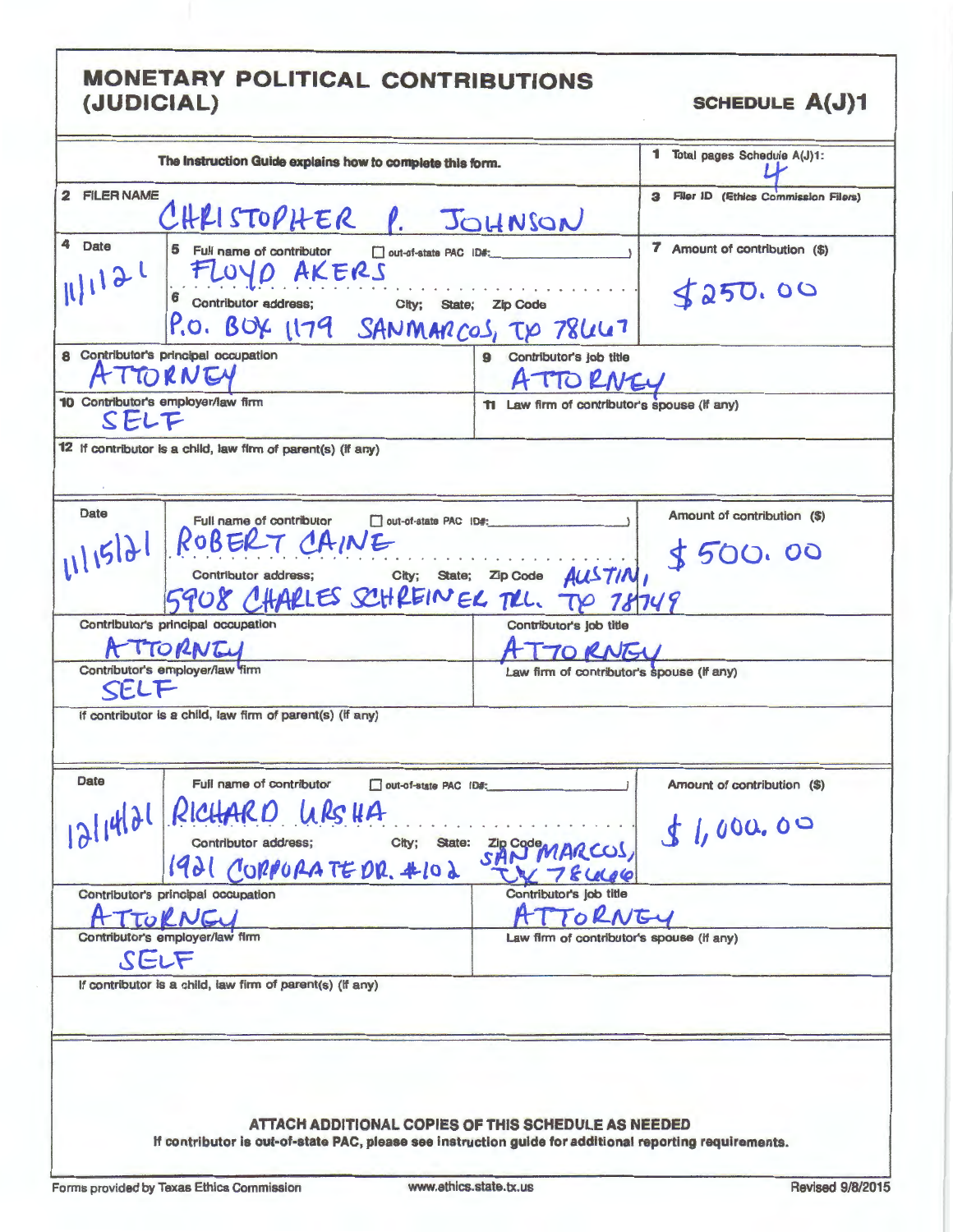| The Instruction Guide explains how to complete this form.                                                                                                                                                                                                                                                                                                                                                                            | 1 Total pages Schedule A(J)1:         |
|--------------------------------------------------------------------------------------------------------------------------------------------------------------------------------------------------------------------------------------------------------------------------------------------------------------------------------------------------------------------------------------------------------------------------------------|---------------------------------------|
| 2 FILER NAME<br>CHRISTOPHER P. JOHNSON                                                                                                                                                                                                                                                                                                                                                                                               | 3 Filer ID (Ethics Commission Filers) |
| 4 Date<br>5 Full name of contributor<br>out-of-state PAC ID#:<br>$ \partial l \partial^q  \partial l $ $\int_{\mathcal{C}} \frac{\partial^q u}{\partial t}$ $\int_{\mathcal{C}} \frac{\partial^q u}{\partial t}$ $\int_{\mathcal{C}} \frac{\partial^q u}{\partial t}$ $\int_{\mathcal{C}} \frac{\partial^q u}{\partial t}$ $\int_{\mathcal{C}} \frac{\partial^q u}{\partial t}$ $\int_{\mathcal{C}} \frac{\partial^q u}{\partial t}$ | 7 Amount of contribution (\$)         |
| 240 MALLET CT. AUSTIN, TV                                                                                                                                                                                                                                                                                                                                                                                                            | 41,000.00                             |
| 8 Contributor's principal occupation<br>9 Contributor's job title                                                                                                                                                                                                                                                                                                                                                                    |                                       |
| TTORNEY<br>ATTORNEU                                                                                                                                                                                                                                                                                                                                                                                                                  |                                       |
| 10 Contributor's employer/law firm<br><b>11</b> Law firm of contributor's spouse (If any)<br>V)                                                                                                                                                                                                                                                                                                                                      |                                       |
| 12 If contributor is a child, law firm of parent(s) (If any)                                                                                                                                                                                                                                                                                                                                                                         |                                       |
| Date<br>Full name of contributor<br>out-of-state PAC ID#:<br>the control of the control of the                                                                                                                                                                                                                                                                                                                                       | Amount of contribution (\$)           |
| $12 2910 $ MINTON, BASSETT, FLORES + CARSEY.                                                                                                                                                                                                                                                                                                                                                                                         | 52,500.00                             |
| 1100 CUMOALLIF ST. AUSTIN, TV 78701                                                                                                                                                                                                                                                                                                                                                                                                  |                                       |
| Contributor's principal occupation<br>Contributor's job title<br>ATTORNTY / LAW FIRM<br>ATTORNEY                                                                                                                                                                                                                                                                                                                                     |                                       |
| Contributor's employer/law firm<br>Law firm of contributor's spouse (if any)<br>MINTON, BASSETT, FLURES + CARSEY                                                                                                                                                                                                                                                                                                                     |                                       |
| If contributor is a child, law firm of parent(s) (if any                                                                                                                                                                                                                                                                                                                                                                             |                                       |
| Date<br>Full name of contributor<br>out-of-state PAC ID#:                                                                                                                                                                                                                                                                                                                                                                            | Amount of contribution (\$)           |
| Zip Code<br>Contributor address;<br>City; State:                                                                                                                                                                                                                                                                                                                                                                                     |                                       |
| Contributor's job title<br>Contributor's principal occupation                                                                                                                                                                                                                                                                                                                                                                        |                                       |
| Contributor's employer/law firm<br>Law firm of contributor's spouse (If any)                                                                                                                                                                                                                                                                                                                                                         |                                       |
| If contributor is a child, law firm of parent(s) (if any)                                                                                                                                                                                                                                                                                                                                                                            |                                       |
| ATTACH ADDITIONAL COPIES OF THIS SCHEDULE AS NEEDED<br>If contributor is out-of-state PAC, please see instruction guide for additional reporting requirements.                                                                                                                                                                                                                                                                       |                                       |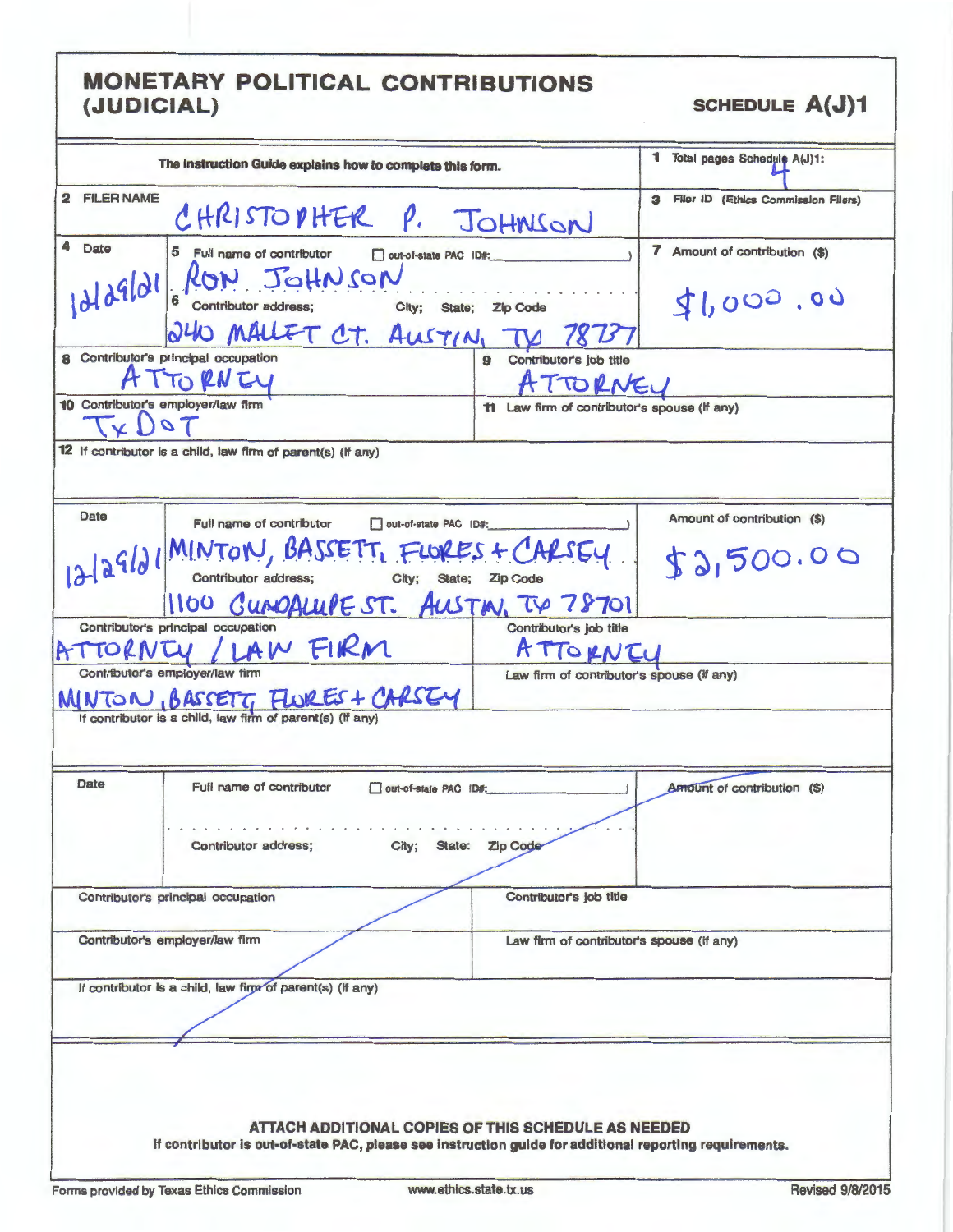## POLITICAL EXPENDITURES MADE FROM POLITICAL CONTRIBUTIONS

#### **SCHEDULE F1**

| <b>EXPENDITURE CATEGORIES FOR BOX 8(a)</b> |  |
|--------------------------------------------|--|

| Advertising Expense<br>Accounting/Banking<br>Consulting Expense<br><b>Contributions/Donations Made By</b><br>Candidate/Officeholder/Political Committee<br><b>Credit Card Payment</b> | <b>Event Expense</b><br>Fees<br>Food/Beverage Expense<br>Glit/Awards/Memorials Expense<br>Legal Services | LAFLINDI I UNE UAI LUUNILU FUN DUAGG/<br>Loan Repayment/Reimbursement<br>Office Overhead/Rental Expense<br>Polling Expense<br>Printing Expense<br>Salarles/Wages/Contract Labor<br>The Instruction Guide explains how to complete this form. | Solicitation/Fundraising Expense<br>Transportation Equipment & Related Expense<br><b>Travel In District</b><br><b>Travel Out Of District</b><br>Other (enter a category not listed above) |
|---------------------------------------------------------------------------------------------------------------------------------------------------------------------------------------|----------------------------------------------------------------------------------------------------------|----------------------------------------------------------------------------------------------------------------------------------------------------------------------------------------------------------------------------------------------|-------------------------------------------------------------------------------------------------------------------------------------------------------------------------------------------|
| 1 Total pages Schedule F1:                                                                                                                                                            | 2 FILER NAME                                                                                             | HRISTOPH ER P. JOHN SON                                                                                                                                                                                                                      | 3 Filer ID (Ethics Commission Filers)                                                                                                                                                     |
| 4 Date                                                                                                                                                                                | 5 Payee name<br>COUNTY REPUBLICAN                                                                        |                                                                                                                                                                                                                                              | PARTY                                                                                                                                                                                     |
| 6 Amount (\$)                                                                                                                                                                         | 7 Payee address;<br>City;<br>State;                                                                      |                                                                                                                                                                                                                                              |                                                                                                                                                                                           |
| 1,500.00                                                                                                                                                                              | 6000                                                                                                     | FM150 W Kyle, TV 78640                                                                                                                                                                                                                       |                                                                                                                                                                                           |
| 8                                                                                                                                                                                     | (a) Category (See Categories listed at the top of this schedule)                                         | (b) Description                                                                                                                                                                                                                              |                                                                                                                                                                                           |
| <b>PURPOSE</b><br>OF<br><b>EXPENDITURE</b>                                                                                                                                            | FILING FEE                                                                                               |                                                                                                                                                                                                                                              | Check If travel outside of Texas. Complete Schedule T.<br>Check If Austin, TX, officeholder living expense                                                                                |
| 9 Complete ONLY if direct<br>expenditure to benefit C/OH                                                                                                                              | Candidate / Officeholder name                                                                            | <b>Office sought</b>                                                                                                                                                                                                                         | <b>Office held</b>                                                                                                                                                                        |
| Date                                                                                                                                                                                  | Payee name                                                                                               |                                                                                                                                                                                                                                              |                                                                                                                                                                                           |
|                                                                                                                                                                                       |                                                                                                          |                                                                                                                                                                                                                                              |                                                                                                                                                                                           |
| Amount (\$)                                                                                                                                                                           | Payee address;<br>City; State; Zip Code                                                                  |                                                                                                                                                                                                                                              |                                                                                                                                                                                           |
| <b>PURPOSE</b><br>OF<br><b>EXPENDITURE</b>                                                                                                                                            | Category (See Categories listed at the top of this schedule)                                             | <b>Description</b>                                                                                                                                                                                                                           | Check If travel outside of Texas. Complete Schedule T.<br>Check If Austin, TX, officeholder living expense                                                                                |
| Complete ONLY if direct<br>expenditure to benefit G/OH                                                                                                                                | Candidate / Officeholder name                                                                            | Office sought                                                                                                                                                                                                                                | <b>Office held</b>                                                                                                                                                                        |
| Date                                                                                                                                                                                  | Payee name                                                                                               |                                                                                                                                                                                                                                              |                                                                                                                                                                                           |
|                                                                                                                                                                                       |                                                                                                          |                                                                                                                                                                                                                                              |                                                                                                                                                                                           |
| Amount (\$)                                                                                                                                                                           | City; State; Zip Code<br>Payee address;                                                                  |                                                                                                                                                                                                                                              |                                                                                                                                                                                           |
|                                                                                                                                                                                       | Category (See Categories listed at the top of this schedule)                                             | <b>Description</b>                                                                                                                                                                                                                           |                                                                                                                                                                                           |
| <b>PURPOSE</b>                                                                                                                                                                        |                                                                                                          |                                                                                                                                                                                                                                              | Check If travel outside of Texas. Complete Schedule T.                                                                                                                                    |
| OF<br><b>EXPENDITURE</b>                                                                                                                                                              |                                                                                                          |                                                                                                                                                                                                                                              | Check If Austin, TX, officeholder living expense                                                                                                                                          |
| Complete ONLY if direct<br>expenditure to benefit C/OH                                                                                                                                | Candidate / Officeholder name                                                                            | Office sought                                                                                                                                                                                                                                | <b>Office held</b>                                                                                                                                                                        |
|                                                                                                                                                                                       |                                                                                                          | ATTACH ADDITIONAL COPIES OF THIS SCHEDULE AS NEEDED.                                                                                                                                                                                         |                                                                                                                                                                                           |

Forms provided by Texas Ethics Commission